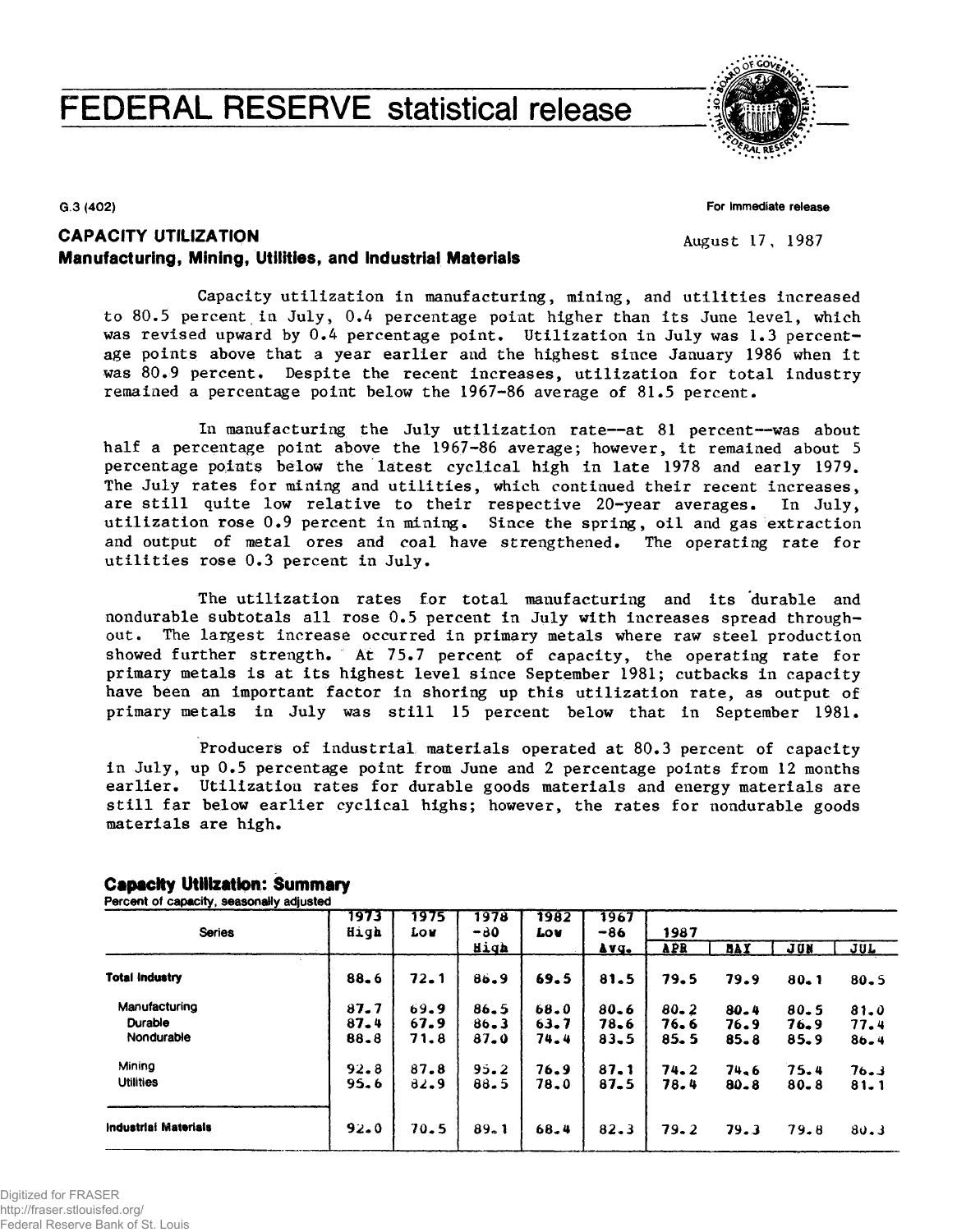# **CAPACITY UTILIZATION**



Digitized for FRASER http://fraser.stlouisfed.org/ Federal Reserve Bank of St. Louis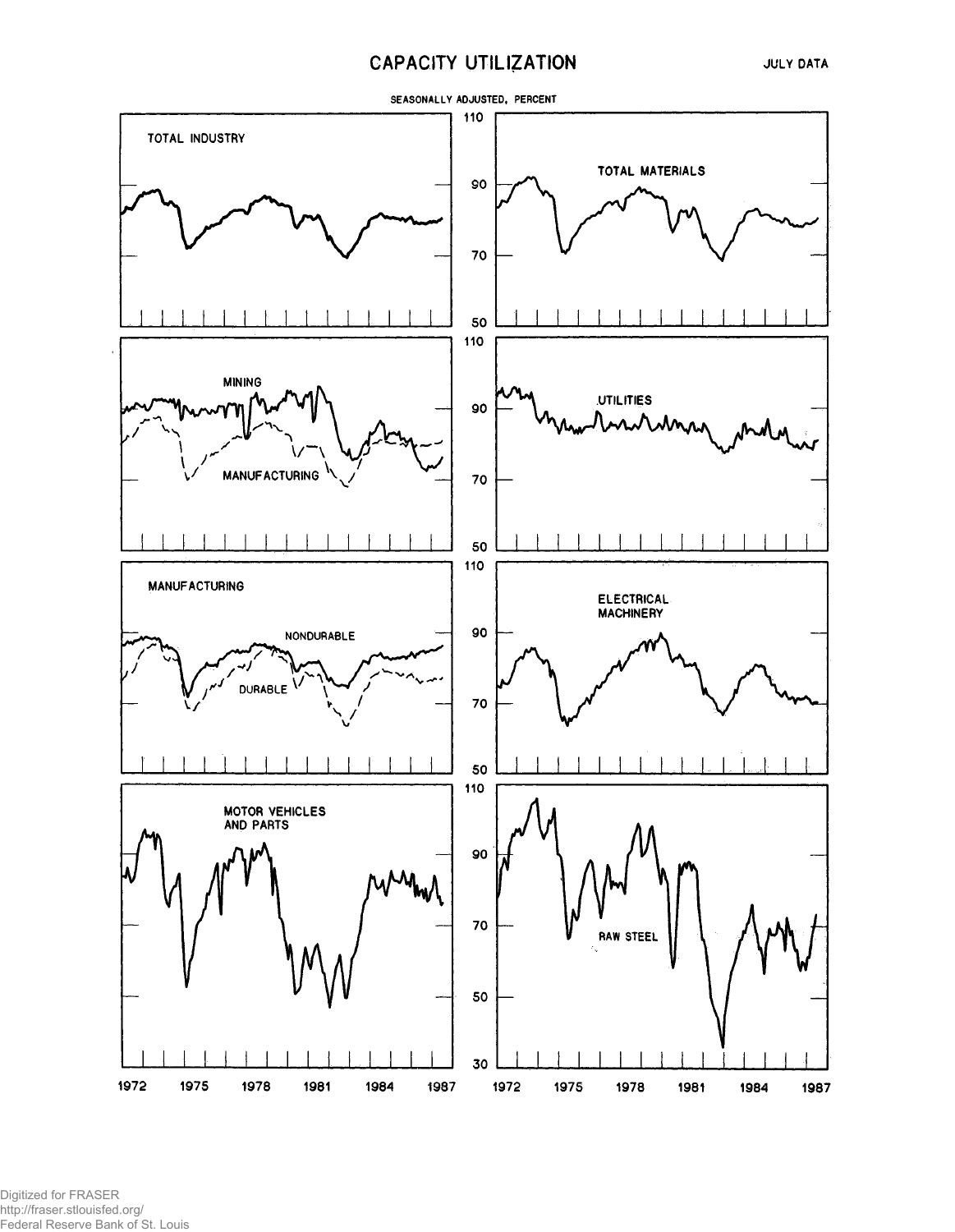## **MANUFACTURING, MINING AND UTILITIES**

 $\overline{\phantom{a}}$ 

## Table 1

**Capacity Utilization** 

|  |  | Monthly, seasonally adjusted, percent of capacity |
|--|--|---------------------------------------------------|
|  |  |                                                   |
|  |  |                                                   |
|  |  |                                                   |
|  |  |                                                   |

| monthly, seasonally adjusted, percent of capacity |           |           |           |            |           |          |            |                  |                |           |          |            |            |            |          |
|---------------------------------------------------|-----------|-----------|-----------|------------|-----------|----------|------------|------------------|----------------|-----------|----------|------------|------------|------------|----------|
|                                                   | 1973      | 1975      | 1978      | 1982       | 1967      | 1986     |            |                  |                |           |          |            |            |            |          |
| <b>Series</b>                                     | Eigh      | Lou       | -80       | <b>Ton</b> | $-86$     | JUL.     | 1986       |                  | 1987           |           |          |            |            |            |          |
|                                                   |           |           | Hivh      |            | Avg.      |          | <b>NOV</b> | DEC <sub>1</sub> | <b>JAN</b> I   | FEB I HAR |          | <b>APR</b> | <b>HAY</b> | <b>JUN</b> | JUL      |
|                                                   |           |           |           |            |           |          |            |                  |                |           |          |            |            |            |          |
| Total Industry                                    | 88.61     | 72.11     | 86.91     | 69.51      | 81.51     | 79.21    | 79.3       |                  | 79.6179.4      | 79.7      | 79.6     | 79.5       | 79.9       | $80 - 1$   | 80.5     |
|                                                   |           |           |           |            |           |          |            |                  |                |           |          |            |            |            |          |
| <b>Manufacturing</b>                              | 87.71     | 69.91     | 86.51     | 68.01      | 80.61     | 79.71    | 79.7       | 80.01            | 79.9           | 80.3      | $80 - 3$ | $80 - 2$   | 80.4       | 80.5       | 81.0     |
|                                                   |           |           |           |            |           |          |            |                  |                |           |          |            |            |            |          |
| Primary processing                                | 91.91     | 68.31     | 89.11     | 65.11      | 81.81     | 82.91    | 84.4       |                  | 84.91 84.8     | 84.7      | 84.8     | $85 - 3$   | 85.4       | 85.5       | 86.4     |
| Advanced processing                               | 86.01     | 71. 11    | $85 - 11$ | 09.51      | 80.01     | 78.41    | 77.7       | 77.91            | 77.8           | 78.3      | 78.1     | 77.9       | 78.3       | 78.3       | $78 - 7$ |
|                                                   |           |           |           |            |           |          |            |                  |                |           |          |            |            |            |          |
| Durable manufacturing                             | $87 - 41$ | 67.91     | 86.31     | 63.71      | 78.61     | 76.31    | 76.5       |                  | $76.71$ $76.4$ | 77.1      | 77.0     | 76.6       | $76 - 9$   | 76.9       | 77.4     |
| Stone, clay and glass products                    | 89.31     | 67, 11    | 86.61     | 62.91      | 78,01     | 81.71    | 81.8       |                  | 82.41 82.9     | 81.9      | 82.6     | 82.5       | 81.3       | 80.3       |          |
| Primary metals                                    | 101.91    | 67.01     | 97.11     | 45.81      | 79.61     | 67.21    | $70 - 5$   |                  | 67.6167.8      | 70.5      | 71.8     | 71.4       | 72.2       | 72.8       | 75.7     |
| Iron and steel, subtotal                          | 105.81    | 66.61     | 100.31    | 37.61      | 78.51     | 60.71    | 64.3       | 60.21            | $60 - 2$       | 63.4      | 65.8     | 66.0       | 67.0       | 68.2       |          |
| Nonferrous metals, subtotal                       | 95.61     | 62.11     | 91.11     | 60.81      | $81 - 21$ | 77.21    | 80.0       |                  | 78.81 79.4     | 81.2      | $81 - 0$ | 79.6       | 79.9       | $79 - 5$   |          |
| Fabricated metal products                         | 85.01     | 64.71     | 87.41     | 61.31      | 78.01     | 79.11    | $80 - 1$   |                  | 80.9180.7      | $80 - 8$  | 01.3     | 81.1       | $80 - 5$   | $81 - 4$   | 81.5     |
| Nonelectrical machinery                           | 89.01     | 68.21     | 86.01     | 62.91      | 78.11     | 71.41    | $70 - 0$   |                  | 69.2169.2      | 70.1      | 70.6     | 71.2       | 71.6       | $72 - 3$   | 73.0     |
| <b>Electrical machinery</b>                       | $85 - 71$ | $63 - 71$ | 89.91     | 66.91      | 78.01     | 71.51    | 71.5       |                  | $72.21$ $71.6$ | 71.4      | $70 - 4$ | 69.8       | 70.4       | 70.5       | $70 - 4$ |
| Motor vehicles and parts                          | 97.11     | 52.71     | 93.31     | 47.01      | 78.01     | 80.01    | 77.2       |                  | 79.51 80.1     | $84 - 0$  | $82 - 2$ | 77.8       | 78.2       | 75.7       | 76.4     |
| <b>Automobiles</b>                                |           |           | 93.31     | 36.61      |           | 76. 11   | 74.1       |                  | 79.91 75.8     | 84.6      | 81.2     | 73.9       | 73.2       | $70 - 8$   | $69 - 4$ |
| Aerospace and misc, trans, egp.                   | 77.01     | 69.61     | 87.11     | 70. 71     | 77.01     | 87.11    | 89.3       |                  | 88.41 89.0     | 89.5      | 89.6     | 89.4       | 89.4       | $88 - 6$   | 88.9     |
| lestruments                                       | 89.21     | 74.91     | 88.91     | 77.81      | 83.21     | 80.51    | 79. 1      |                  | 79-61 79-4     | 79.6      | 78.6     | 79.6       | 79.0       | 79.4       | 79.7     |
| Other durables                                    | 87.71     | 69.01     | 81.01     | 69.11      | 81.81     | 83.01    | 85.7       | 87.31            | 85.4           | $85 - 5$  | 85.5     | $85 - 2$   | 85.8       | 86.2       | 86.3     |
|                                                   |           |           |           |            |           |          |            |                  |                |           |          |            |            |            |          |
| Nondurable manufacturing                          | 88.81     | 71.81     | 87.01     | 74.41      | 83.51     | 84.81    | 84.7       |                  | 85.11 85.2     | 85.0      | $85 - 1$ | 85.5       | $85 - 8$   | $85 - 9$   | 86.4     |
| Food and kindred products                         | 85.81     | 77.61     | 85.11     | 76.51      | 82.21     | 78.91    | 78.1       |                  | 78.41 78.2     | $78 - 3$  | 78.3     | 78.1       | 78.5       | $78 - 5$   |          |
| <b>Textile mill products</b>                      | 92.11     | 58.91     | 88.31     | 70.61      | 84.91     | 91.61    | $95 - 0$   |                  | 95.41 94.9     | $94 - 9$  | $95 - 2$ | 97.7       | $97 - 0$   |            |          |
| Paper and products                                | 95.61     | 67,71     | 92.71     | 80.81      | 88.71     | 96. 61   | 96.8       |                  | 98.11 96.5     | 96.7      | 95.4     | $95 - 5$   | 95.9       | $96 - 0$   |          |
| <b>Chemicals and products</b>                     | 88.61     | 69.21     | 82.91     | 67.61      | 78.71     | $+80.91$ | 79.3       |                  | 80.51 82.1     | 82.1      | 82.3     | $82 - 1$   | 81.8       | 81.9       |          |
| Petroleum products                                | 99.61     | 83.71     | 91.71     | 69.71      | 87.81     | 89.01    | 89.4       |                  | 89.41 91.0     | 88.1      | 87.5     | $89 - 8$   | 88.2       | 87.1       | 87.4     |
| Rubber and plastics products                      | 97.51     | 59.51     | 89.41     | 71.21      | 84.71     | 87.41    | 87.9       |                  | $88.51$ $86.7$ | 86.9      | 87.7     | 88.7       | 89.5       | 90.4       |          |
| Other nondurables                                 | $86 - 41$ | 72.31     | 92.41     | 78.91      | 86.11     | 87.91    | 88.5       |                  | 88.01 87.8     | 87.6      | 87.9     | $88 - 6$   | 89.6       | $89 - 7$   | 90.0     |
|                                                   | 92.81     | 87.81     | 95.21     | 76.91      | 87.11     | 73.51    | 73.9       |                  | $73.51$ $73.9$ |           | 73.6     | 74.2       | 74.6       | 75.4       | 76.3     |
| Mining                                            |           |           |           |            |           |          |            |                  |                | 7.1.3     |          |            |            |            |          |
| <b>Utilities</b>                                  | 95.61     | 82.91     | 88.51     | 78.01      | 87.51     | 79.94    | $80 - 5$   |                  | 80.01 79.1     | 79.0      | 78.9     | 78.4       | $80 - 8$   | $80 - 8$   | 81.1     |
| <b>Electric utilities</b>                         | 98.71     | 83.01     | 87.6i     | 78.21      | 88.41     | 84.31    | 83.4       |                  | 82.2180.7      | 81.0      | 81.4     | 81.3       | $83 - 9$   | 83.2       | 83.4     |
|                                                   |           |           |           |            |           |          |            |                  |                |           |          |            |            |            |          |
|                                                   |           |           |           |            |           |          |            |                  |                |           |          |            |            |            |          |

Table 2

## Output, Capacity, and Capacity Utilization

| Quarterly, seasonally adjusted             |      |                                                                  | OUTPUT |            |           |                |    | <b>CAPACITI</b> |      |                                                                  |              |               |                          |            |              |
|--------------------------------------------|------|------------------------------------------------------------------|--------|------------|-----------|----------------|----|-----------------|------|------------------------------------------------------------------|--------------|---------------|--------------------------|------------|--------------|
| Series                                     | 1986 |                                                                  |        | 1987       |           | 1986           |    |                 | 1987 |                                                                  | 1986         |               | UTILIZATION              | 1987       |              |
|                                            | 02   | Q3                                                               | Q4     | -01        | -02       | Q <sub>2</sub> | Ω3 | 04              | 01   | 92                                                               | 92           | 03            | 04                       | 01         | Q2.          |
|                                            |      |                                                                  |        |            |           |                |    |                 |      |                                                                  |              |               |                          |            |              |
| <b>Total Industry</b>                      |      | 124.4 125.0 126.01127.0 128.21                                   |        |            |           |                |    |                 |      | 157.1 157.9 158.81359.6 160.51                                   | 79.2         | 79.1          | 79.31 79.6               |            | 79.8         |
|                                            |      |                                                                  |        |            |           |                |    |                 |      |                                                                  |              |               |                          |            |              |
| Manufacturing                              |      | 128.4 129.4 130.41131.8 133.01                                   |        |            |           |                |    |                 |      | 161.4 162.4 163.41164.4 165.51                                   | 79.5         | 79. 7         | 79.81 80.2               |            | 80.4         |
|                                            |      |                                                                  |        |            |           |                |    |                 |      |                                                                  |              |               |                          |            | 85.4         |
| Primary processing                         |      | 111.1 112.1 114.0(115.2 116.6)                                   |        |            |           |                |    |                 |      | 134.0 134.6 135.21135.9 136.51<br>177.9 179.1 180.44181.7 183.04 | 82.9<br>78.0 | 83.3<br>78.0  | 77.8178.1                | 84.31 84.8 | 78.2         |
| Advanced processing                        |      | 138.9 139.7 140.41141.8 143.01                                   |        |            |           |                |    |                 |      |                                                                  |              |               |                          |            |              |
|                                            |      | 127.1 127.7 128.61130.0 130.51                                   |        |            |           |                |    |                 |      | 166.4 167.3 168.21169.1 170.01                                   | $76 - 4$     | 76.3          | 76.5176.9                |            | 76.8         |
| Durable manufacturing                      |      | 120.8 120.3 120.11 122.3 121.51                                  |        |            |           |                |    |                 |      | 145.8 146.6 147.5 148.3 149.2                                    | $82 - 9$     | 82.1          | 81.41 82.5               |            | 81.4         |
| Stone, clay and glass products             |      | 74.8 73.7                                                        |        | 74.81 75.8 | 77.41     |                |    |                 |      | 109.8 109.4 108.91 108.2 107.21                                  | 60.1         | $67 - 4$      | 68.71 70.1               |            | 72.2         |
| Primary metals<br>fron and steel, subtotal |      | $61.4$ $61.2$ $62.51$ $62.8$                                     |        |            | $65 - 71$ |                |    |                 |      | 102.2 101.5 100.71 99.5 98.01                                    | $60 - 0$     | $60 - 3$      | 62.1163.1                |            | 67.1         |
| Nonferrous metals, subtotal                |      | $100.0$ $97.2$                                                   |        | 98.11100.3 | 99.41     |                |    |                 |      | 124.1 124.2 124.41124.6 124.71                                   | $80 - 6$     | 78.3          | 78.91 80.5               |            | 79.7         |
| Fabricated metal products                  |      | 107.1 106.3 107.91108.3 108.51                                   |        |            |           |                |    |                 |      | 133.6 133.7 133.81133.8 133.91                                   | $80 - 1$     | <b>79.5</b>   | 80.7160.9                |            | 81.0         |
| Nonelectrical machinery                    |      | 140.9 142.0 141.11142.1 146.51                                   |        |            |           |                |    |                 |      | 198.7 200.2 201.71203.1 204.41                                   | 70.9         | 70.9          | 69.91 70.0               |            | 71.7         |
| <b>Electrical machinery</b>                |      | 165.3 166.9 168.7 168.7 168.1                                    |        |            |           |                |    |                 |      | $-232 - 233 - 7235 - 21237 - 1239 - 41$                          | 71.2         | 71.4          | 71.7171.1                |            | 70.2         |
| Motor vehicles and parts                   |      | 110.6 110.5 108.81115.2 108.71                                   |        |            |           |                |    |                 |      | 138.6 139.2 139.71140.2 140.71                                   | 79.8         | 79.4          | $77.81$ $82.1$           |            | 77.2         |
| Automobiles                                |      | 112.2 106.2 107.91114.3 103.01                                   |        |            |           |                |    |                 |      | 143.1 142.7 142.21141.9 141.81                                   | $78 - 4$     | 74.5          | 75.9180.5                |            | 72.6         |
| Aemspace and misc. trans. eqp.             |      | 144.8 147.3 149.21150.5 151.11                                   |        |            |           |                |    |                 |      | 166.1 166.9 167.61168.5 169.51                                   | 87.2         | 88.3          | 89.01 89.3               |            | 89.1         |
| <i><b>Instruments</b></i>                  |      | 140.9 141.8 141.3 142.6 144.1                                    |        |            |           |                |    |                 |      | 174.9 176.6 178.3 180.0 181.6                                    | $80 - 5$     | $80 - 3$      | $79.21$ $79.2$           |            | 79.3         |
| Other durables                             |      | 127.2 128.4 133.21133.5 135.11                                   |        |            |           |                |    |                 |      | 152.8 153.9 155.01156.2 157.61                                   | $83 - 2$     | 83.4          | 86.01 85.4               |            | 85.7         |
|                                            |      |                                                                  |        |            |           |                |    |                 |      |                                                                  |              |               |                          |            |              |
| Nondurable manufacturing                   |      | 130.2 131.8 132.91134.4 136.61                                   |        |            |           |                |    |                 |      | 154.5 155.6 156.7 158.0 159.3                                    | 84.3         | 84.7          | 84.81 85.1               |            | $85 - 7$     |
| Food and kindred products                  |      | 133.8 134.6 134.51135.7 136.91                                   |        |            |           |                |    |                 |      | 169.4 170.7 172.01173.4 174.71                                   | 79.0         | 78.8          | $78.21$ $78.3$           |            | 78.4         |
| <b>Textile mill products</b>               |      | $111.6$ $114.7$ $117.4118.6$ $123.21$                            |        |            |           |                |    |                 |      | 123.6 123.8 124.01124.8 126.31                                   | $90 - 4$     | 92.6          | 94.71 95.0               |            |              |
| Paper and products                         |      | 134.8 137.9 139.61139.8 140.81                                   |        |            |           |                |    |                 |      | 142.3 143.2 144.11145.3 147.01                                   | 94.7         | 96.3          | 96.91 96.2               |            | $95 - 8$     |
| <b>Chemicals and products</b>              |      | 132.8 134.1 133.61137.8 138.21                                   |        |            |           |                |    |                 |      | $-165 - 2$ 166.0 166.91167.8 168.71                              | 80.4         | 80.8          | $80.11$ $82.1$           |            | 81.9<br>88.4 |
| Petroleum products                         |      | 93.0 92.6 91.91 92.7 92.71                                       |        |            |           |                |    |                 |      | 101.9 101.8 102.91104.3 104.91<br>176.5 178.7 180.91183.1 185.41 | 91.2<br>84.8 | 91.0<br>86.9  | 89.31 88.9<br>87.91 87.1 |            | 89.5         |
| Rubber and plastics products               |      | 149.7 155.3 159.11159.5 166.01<br>131.8 132.5 135.41135.8 139.31 |        |            |           |                |    |                 |      | 150.9 152.1 153.41154.7 156.01                                   | 87.3         | $87 - 1$      | $88 - 31 87 - 8$         |            | 89.3         |
| Other nondurables                          |      |                                                                  |        |            |           |                |    |                 |      |                                                                  |              |               |                          |            |              |
|                                            |      | 99.9 96.6 96.61 96.7 97.61                                       |        |            |           |                |    |                 |      | 132.1 131.9 131.71131.3 130.71                                   | 75.6         |               | $73.2$ $73.31$           | 73.6       | 74.7         |
| Mining                                     |      |                                                                  |        |            |           |                |    |                 |      |                                                                  |              |               |                          |            |              |
|                                            |      | 108.9 108.8 110.41109.5 111.41                                   |        |            |           |                |    |                 |      | 136.9 137.5 138.1 138.7 139.31                                   |              | 79.5 79.1     |                          | 79.91 79.0 | 80.0         |
| <b>Utilities</b>                           |      | 122.2 123.5 124.11122.4 125.91                                   |        |            |           |                |    |                 |      | 148.1 149.0 150.01151.0 152.11                                   |              | $82.5$ $82.9$ | 82.7161.1                |            | $82 - 8$     |
| Electric utilities                         |      |                                                                  |        |            |           |                |    |                 |      |                                                                  |              |               |                          |            |              |
|                                            |      |                                                                  |        |            |           |                |    |                 |      |                                                                  |              |               |                          |            |              |

Note. Data for output are percentages of 1977 output as shown in the Federal Reserve's seasonally adjusted indexes of industrial production. Capacity is also expressed as a percentage of

1977 actual output. Capacity utilization percentages are calculated as ratios of production to capacity.